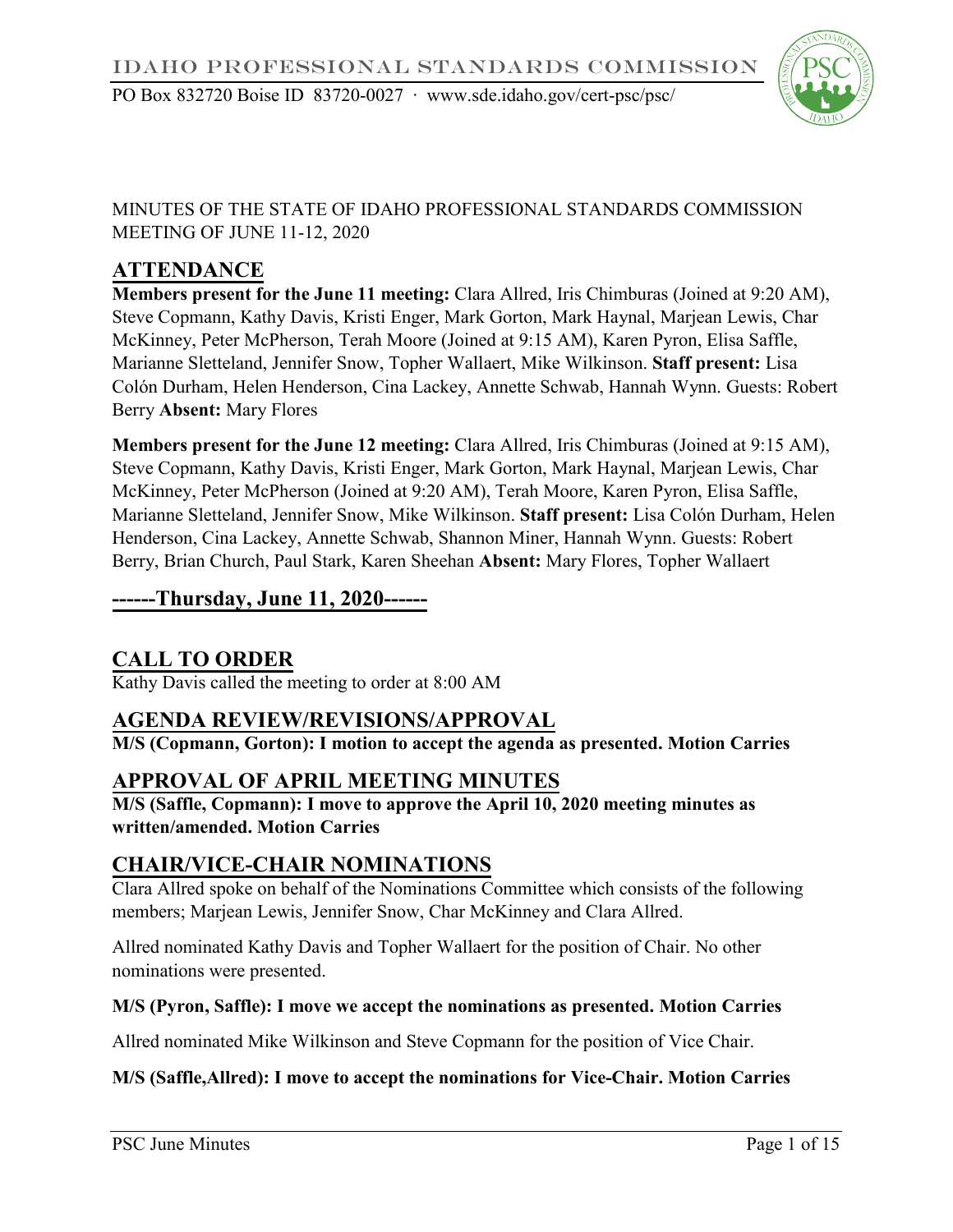# **IDAHO EDUCATOR STANDARDS REVIEW WORKGROUP**

Lisa Colón Durham presented the revision plan for the Idaho Standards for Initial Certification of Professional School Personnel. The Idaho Association of Colleges of Teacher Education, the Idaho Legislature, and the Professional Standards Commission agreed there is need for significant revision to the Idaho Standards for Initial Certification of Professional School Personnel.

A three-phase plan was established to review these standards:

- 1. Educator Standards Review Complete review of the Idaho Standards for Certification of Professional School Personnel
- 2. Certification and Endorsement Rule Review Review and revision of certification and endorsement language within Idaho Administrative Rule
- 3. Revision of Program Review and Approval Process Set to include guidance regarding the standards as well as to define the procedures for educator preparation program review and approval

Phase one of the plan is in process. The goal is to reduce regulatory burden for educator preparation programs while maintaining high standards for beginning teachers, administrators, and pupil service staff. The rationale behind this revision to provide Idaho's educator preparation programs with a set of standards that are reasonable, achievable, and measurable; allowing for the design of creative and innovative programs so beginning teachers, administrators, and pupil service staff are prepared and remain in the profession.

# **Phase one June Stakeholder Workgroup Meetings Included:**

- Review of the Three Phase Plan
- History of Standards and Background Information
- Examination of Other States' Requirements
- Activities for Getting to Know the Standards
- Consideration of Recommendations and Discussions to Date
- Initial Revisions and Identification of Next Steps

# **Decisions Made by the Workgroup Include:**

- Certification standards should be what beginning teachers know and are able to do in order to be learner ready.
- The Idaho Standards for Initial Certification of Professional School Personnel is a regulatory document and should only include the standards for which educator preparation programs are accountable.
- Nonregulatory language should be removed and considered as guidance language in Phases two and Phase three.
- State specific standards should be added to the Idaho Core Teaching Standards regarding the Idaho Code of Ethics for Professional Educators and the unique status of American Indian tribes and cultural resources of American Indian Students and their communities.
- A decision tree will be used to identify revisions to foundation and enhancement standards.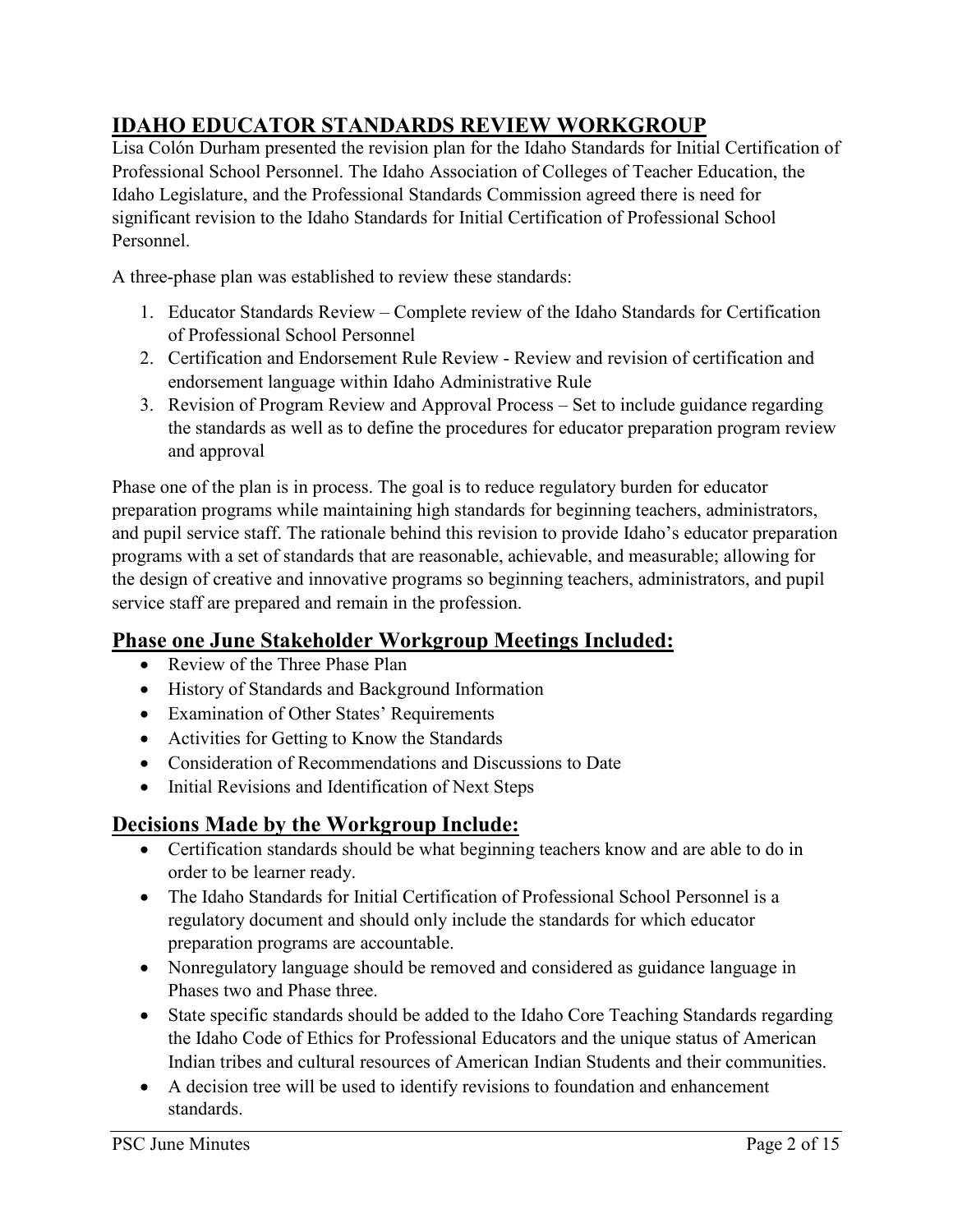Next steps include workgroup review and revision of a certification standards draft in July. Certification staff will work with state divisions content and special education and career technical education to use the decision tree to develop the draft for workgroup consideration.

# **COMMISSION MEMBER REPORTS**

Commission members expressed their gratitude to educators and school staff who responded to the COVID-19 pandemic. The flexibility and prompt response the State of Idaho was able to execute for school children made them proud to be in education. The accessibility to education that this pandemic has created through virtual programs will continue to be a focus for many educational institutions.

Elisa Saffle reported that Individual Education Program meetings have seen higher parent involvement due to having virtual options. This option will continue to be available to encourage this participation. The situation at hand has helped educators to think outside the box regarding how to involve parents.

Kristi Enger reported that Career Technical Education teachers are implementing strategies to teach virtually, solving access issues based on socioeconomic background.

Mark Haynal reported that Lewis-Clark State College provided professional development for teachers. They developed a syllabus template for a two-credit course and distributed the course to all districts in Region 2. Seventeen sections of the course were opened representing about 17 districts; 420 teachers signed up and received professional development credit for work they were already doing.

Jennifer Snow reported that the Boise State University team thought through creating an authentic performance assessment for student teachers that were not in schools with students. Everyone stepped up to model the pedagogy they wanted to see.

Karen Pyron reported that November's Idaho School Boards Association (ISBA) Annual Convention is on hold for now due to the developing pandemic; it may be postponed or canceled. ISBA is working on strategic planning, strengthening professional development training, partnerships with Idaho Digital Learning Academy, and providing webinar training. ISBA was involved in 54 pieces of legislation that passed. Summer Leadership Institutes have been cancelled and may be combined with regional trainings later in the year.

Kathy Davis adjourned the meeting at 9:38 AM for committee work.

------Friday, June 12, 2020------

# **CALL TO ORDER**

Kathy Davis called the meeting to order at 9:04 AM.

# **ADMINISTRATIVE REPORT**

PSC Administrator Lisa Colón Durham reported on the following: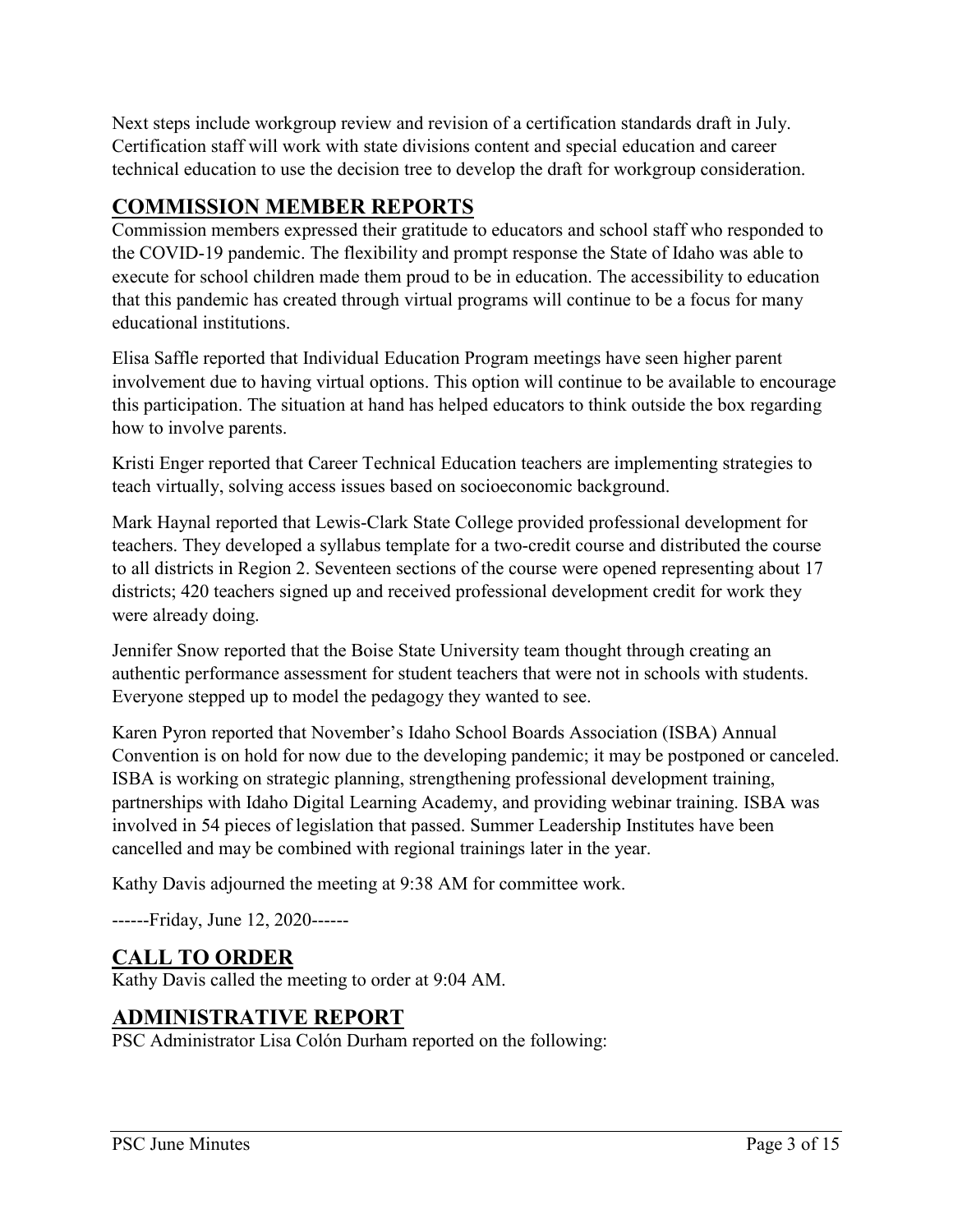# **Legislative Update**

Legislative Roadshow – Cancelled due to COVID-19; online resources are available.

Videos and Resources<https://www.sde.idaho.gov/events/leg-roadshow/>

# **Idaho K-12 Content Standards Review/Idaho Educator Standards Review**

During phase two Colón Durham will be working with the Communications division and Content and Curriculum Director Todd Driver to align Idaho Educator Standards with Idaho K-12 Content Standards for English, Language Arts, Mathematics, and Science.

The new standards need to be approved by the Idaho State Board of Education no later than August 2021to be considered by the 2022 legislature.

## **High School Assessment – Every Student Succeeds Act (ESSA)**

The legislature asked that one assessment be used for both accountability and college and career ready indicators. This conversation began at the State Board of Education meeting on June 10, 2020.

## **Career Ladder – Advanced Professional Endorsement**

The new law for advanced professional endorsement replaces the master teacher premium; however, because career ladder funding is frozen for FY21, no advanced professional endorsements will be issued.

Career Ladder Guidance - [https://www.sde.idaho.gov/cert-psc/shared/PE-APE-Career-Ladder-](https://www.sde.idaho.gov/cert-psc/shared/PE-APE-Career-Ladder-Guidance.pdf)[Guidance.pdf](https://www.sde.idaho.gov/cert-psc/shared/PE-APE-Career-Ladder-Guidance.pdf)

# **Certification Applications Updated**

Renewal, Initial, and Alternate Authorization applications have been updated to include newly updated rule in reference to certification.

## **Educator Preparation Program Reviews**

University of Idaho – Full State & CAEP: November 7-10, 2020

# **HEARING TO AMEND STIPULATION AND CONSENT ORDER**

Karen Sheehan, Deputy Attorney General, Robert Berry or Brian Church, Deputy Attorney General, Paul Stark, Attorney for Moving Party/Respondent (Action Item)

**M/S (Saffle, Copmann): In case number 21916, in the matter of the certificate of Kirby Young, I move that the Professional Standards Commission approve the request to amend the Stipulation and Consent Order.**

**The amendment is that the probation given to Young will be backdated to the initial order date.** 

**Roll Call: Allred – Recused, Chimburas – Yes, Pyron – Yes, Copmann – Yes, Davis – Yes, Enger – Yes, Flores – Absent, Gorton – No, Haynal – No, Lewis – Yes, McKinney –**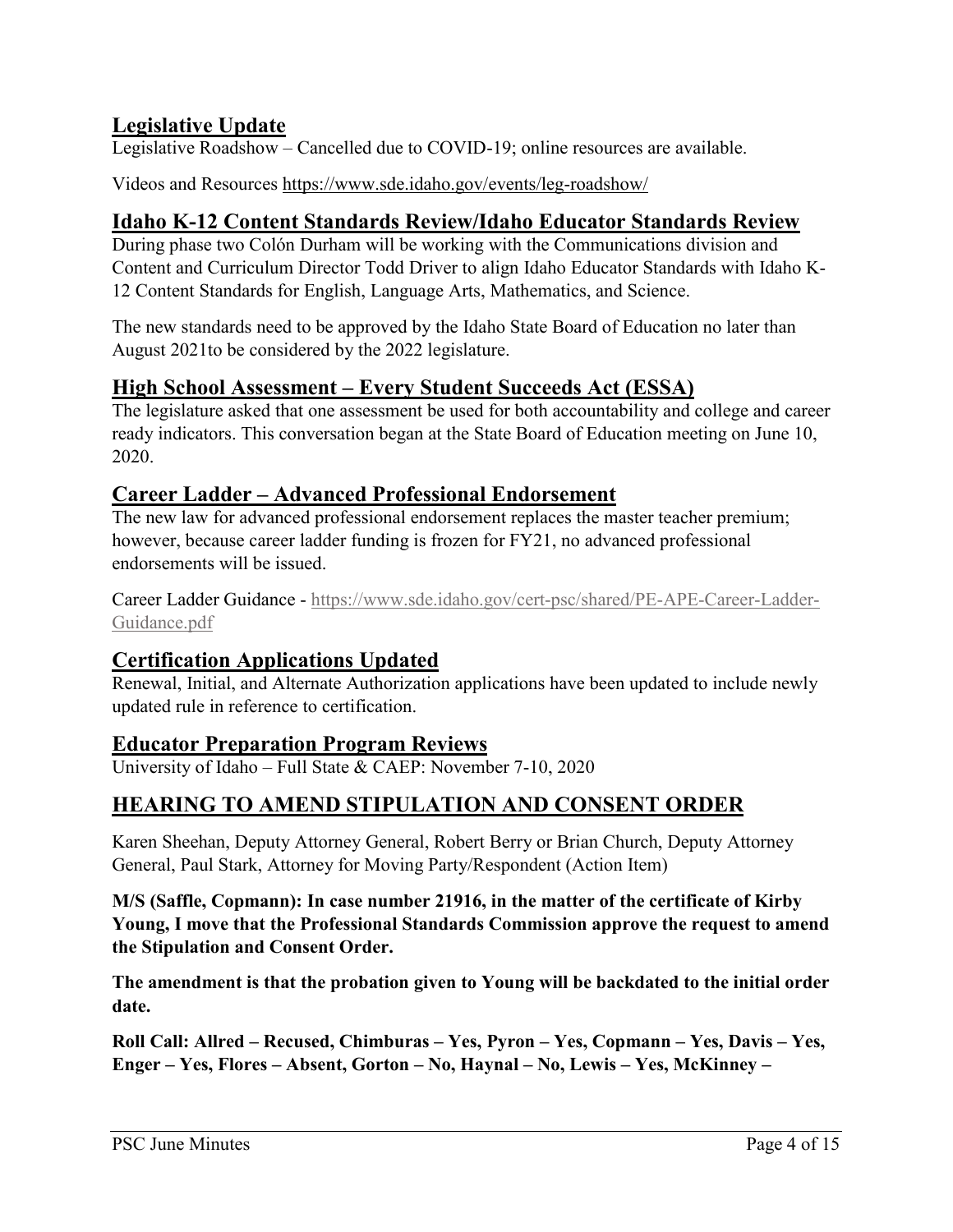#### **Recused, McPherson – No, Moore – Yes, Saffle – Yes, Sletteland – Yes, Snow – Yes, Wallaert – Absent, Wilkinson – Yes**

#### **Motion Carries**

The PSC reached this decision, as reflected in the motion passed by the PSC. The decision will be set forth in a written order that will be provided to the parties within the next few weeks. The hearing is concluded.

# **COMMITTEE REPORTS**

#### **Budget (Steve Copmann):**

Steve Copmann called Commission members' attention to the budget narrative beginning December 2019 and ending April 2020.

For the month ending December 31, 2019, revenue was \$15,390. Expenditures for the month of December were \$35,879 with expenditures exceeding revenue by \$20,489.

In addition to regular operating expenses, December 2019 expenditures include about \$1,700 for November's PSC meeting. Additional December 2019 expenditures include about \$1,700 for Administrative Bulletin revisions.

For the month ending January 31, 2020, revenue was \$53,025. Expenditures for the month of January were \$59,397 with expenditures exceeding revenue by \$6,372.

In addition to regular operating expenses, January 2020 expenditures include about \$11,000 for November 2019 and January 2020 PSC meetings. Additional January 2020 expenditures include about \$5,500 for the social studies standards review and \$5,000 for the full unit review of Teach for America Idaho.

For the month ending February 29, 2020, revenue was \$40,220. Expenditures for the month of February were \$53,326 with expenditures exceeding revenue by \$13,106.

In addition to regular operating expenses, February 2020 expenditures include about \$1,300 for January PSC meeting, \$2,000 for registration and airfare for National Association of State Directors of Teacher Education and Certification (NASDTEC) Annual Conference, and about \$6,000 for the second half of space billing for the fiscal year. Additional February 2020 expenditures include about \$5,000 for the visual & performing arts standards review and \$3,000 for airfare for the upcoming University of Idaho full unit review.

For the month ending March 31, 2020, revenue was \$38,975. Expenditures for the month of March were \$36,356 with revenue exceeding expenditures by \$2,619.

In addition to regular operating expenses, March 2020 expenditures include about \$800 for the January PSC meeting and about \$1,000 for postal charges.

For the month ending April 30, 2020, revenue was \$41,150. Expenditures for the month of April were \$38,417 with revenue exceeding expenditures by \$2,733.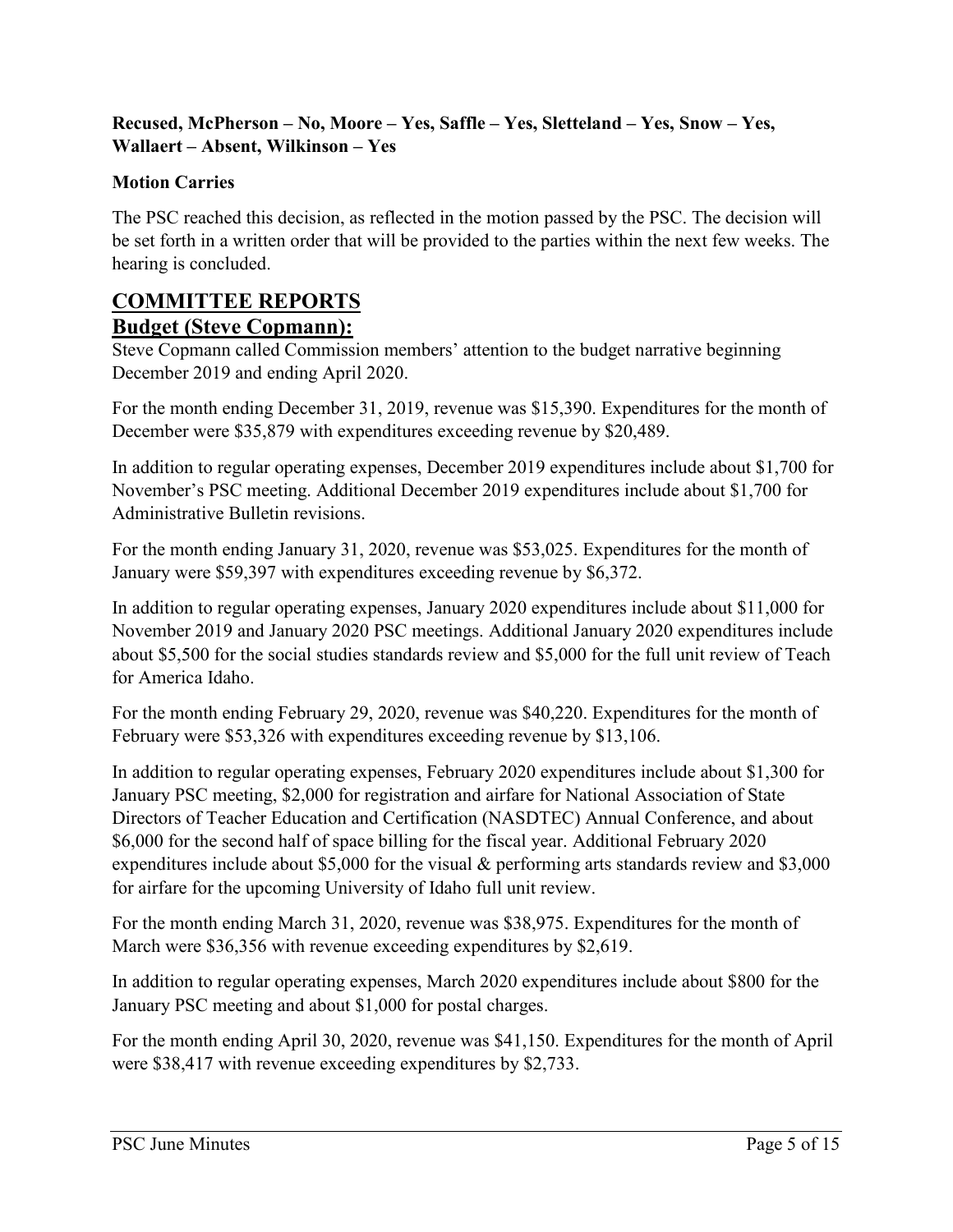In addition to regular operating expenses, April 2020 expenditures include about \$500 for certification printer toner and about \$700 for postal charges. April 2020 expenditures include reimbursement from NASDTEC in the amount of \$970, as the annual conference was cancelled due the COVID-19 pandemic.

Lisa Colón Durham addressed the Fiscal Year 2021 PSC budget and the necessity of a 5% reduction in spending. At a cost of about \$7,000 per meeting, PSC meetings are the largest expense in the budget. January has proven to be a difficult meeting for travel, so the January 2021 and June 2021 meetings will be virtual this year. The amendment to the Certification and Professional Standards Budget is revising Certification Application Fees from \$560,000 to \$600,000 as there is no anticipation of reduction in the amount of applications received.

#### **M/S (Saffle, Enger): I move to approve the amended Fiscal Year 2021 Budget of the Professional Standards Commission with the change as noted by Lisa. Motion Carries**

**M/S (Wilkinson, Gorton): I move to approve the Budget Committee Working Plan, effective July 1, 2020, through June 30, 2021. Motion Carries**

**M/S (Allred, Lewis): I move to approve the Budget Committee Report as presented. Motion Carries**

## **Standards (Jennifer Snow):**

# **Postponement of Non-CAEP Program Reviews**

With the development of the Idaho Educator Standards Workgroup and its charge to amend standards, rule language, and review processes, the State Department of Education has postponed preparation program reviews that are not tied to national accreditation. This decision, made in consultation with the Office of the State Board of Education, postpones the following reviews:

- College of Southern Idaho, Fall 2020
- College of Idaho, Spring 2021
- BYU-Idaho, Fall 2021
- ABCTE, Spring 2022

## **Revision of Standards Committee Working Plan**

Because Non-CAEP program reviews are postponed, and because the Idaho Educator Standards Workgroup will be performing a great deal of preparation standards and endorsement reviews over the next 18 months, we anticipate the work for the Standards Committee will look different than it has in years past. The Standards Committee added revisions pertaining to standards review and Educator Preparation Standard Work Group monitoring and feedback.

#### **M/S (Snow, Enger): I move to approve the revised Standards Committee Working Plan effective July 1, 2020, through June 30, 2021. Motion Carries**

## **Revision of Educator Preparation Program Review Schedule**

Revisions to the Educator Preparation Program Review Schedule are necessary due to the postponement of Non-CAEP reviews through Spring 2022. The proposed revisions do not affect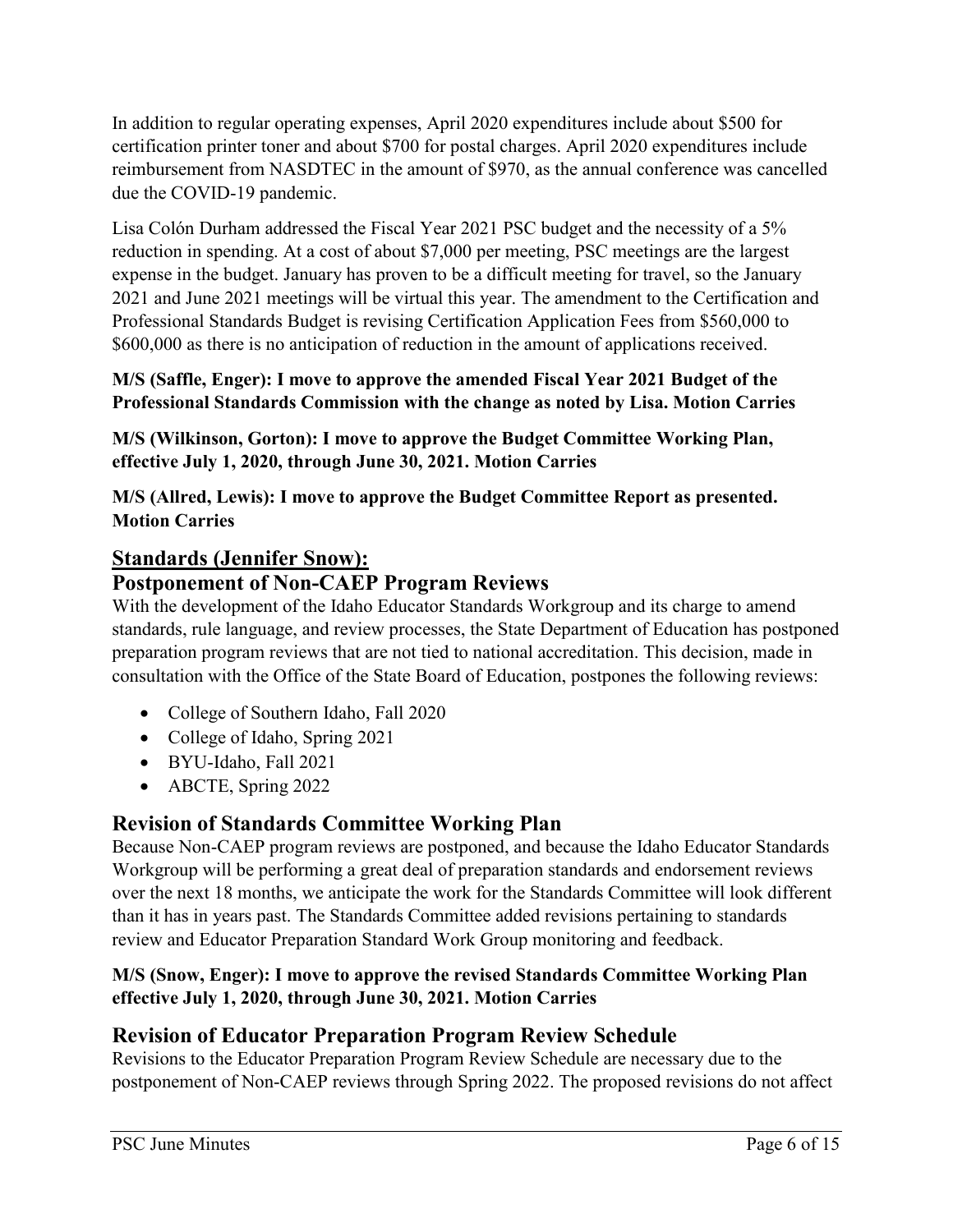the Program Review Schedule after 2026, changes have been made in consideration of the Professional Standards budget.

#### **M/S (Snow, Saffle): I move to approve the Revised Educator Preparation Program Review Schedule as presented by the Standards Committee. Motion Carries**

# **Educator Preparation New Program Proposal Review**

Each educator preparation new program proposal will undergo a desk review designed to confirm a new program meets the standards in the Idaho Standards for Initial Certification of Professional School Personnel. The Standards Committee reviews each proposal to ensure the standards are met and presents the proposal to the PSC for recommendation to the Board for approval consideration.

The Standards Committee reviewed the following educator preparation new program proposal:

• Marketing Technology Education (6-12), Idaho State University

#### **M/S (Snow, Enger): I move to recommend Idaho State University's new degree-based career technical program for Marketing Technology Education (6-12) as presented by the Standards Committee, for approval by the Idaho State Board of Education**. **Motion Carries**

# **Educator Preparation Program Review – Teach for America**

Each educator preparation program will undergo a state program approval process that is designed to assure that graduates meet the Idaho standards for professional educators. The PSC follows the national accreditation council model by which institutions pursue continuing approval through a full program review every seven (7) years. Additionally, the PSC conducts State-Specific Requirement Reviews, not to exceed every third year following the full program review.

The standards for evaluating teacher preparation programs are found in the [Idaho Standards for](http://www.sde.idaho.gov/cert-psc/psc/standards/files/standards-initial/Standards-for-Initial-Certification-for-Program-Reviews-after-July-1-2020.pdf)  [Initial Certification of Professional School Personnel](http://www.sde.idaho.gov/cert-psc/psc/standards/files/standards-initial/Standards-for-Initial-Certification-for-Program-Reviews-after-July-1-2020.pdf) as updated and approved by the State Board of Education. A State Team Report is created for review by the Standards Committee and is presented to the PSC for recommendation to the Board for approval consideration. Each program may be approved, conditionally approved, or not approved based on the sufficiency of the evidence provided by the educator preparation program.

The Standards Committee reviewed the State Team Report and Rejoinder for Teach For America's Educator Preparation Program Review, held December 8 – 10, 2019. Teach for America's review included review of Core Teaching Standards, State Specific Requirements, Computer Science, Elementary Education, English Language Arts, Exceptional Child Generalist, Mathematics, Science Programs, and Social Studies programs.

The following standards and programs were reviewed and are recommended Approved: Core Teaching Standards, Standards for Model Preservice Teaching Experience, Elementary Education, English Language Arts, Exceptional Child Generalist, Mathematics, Foundation Standards for Science Teachers, Biology, and Physics.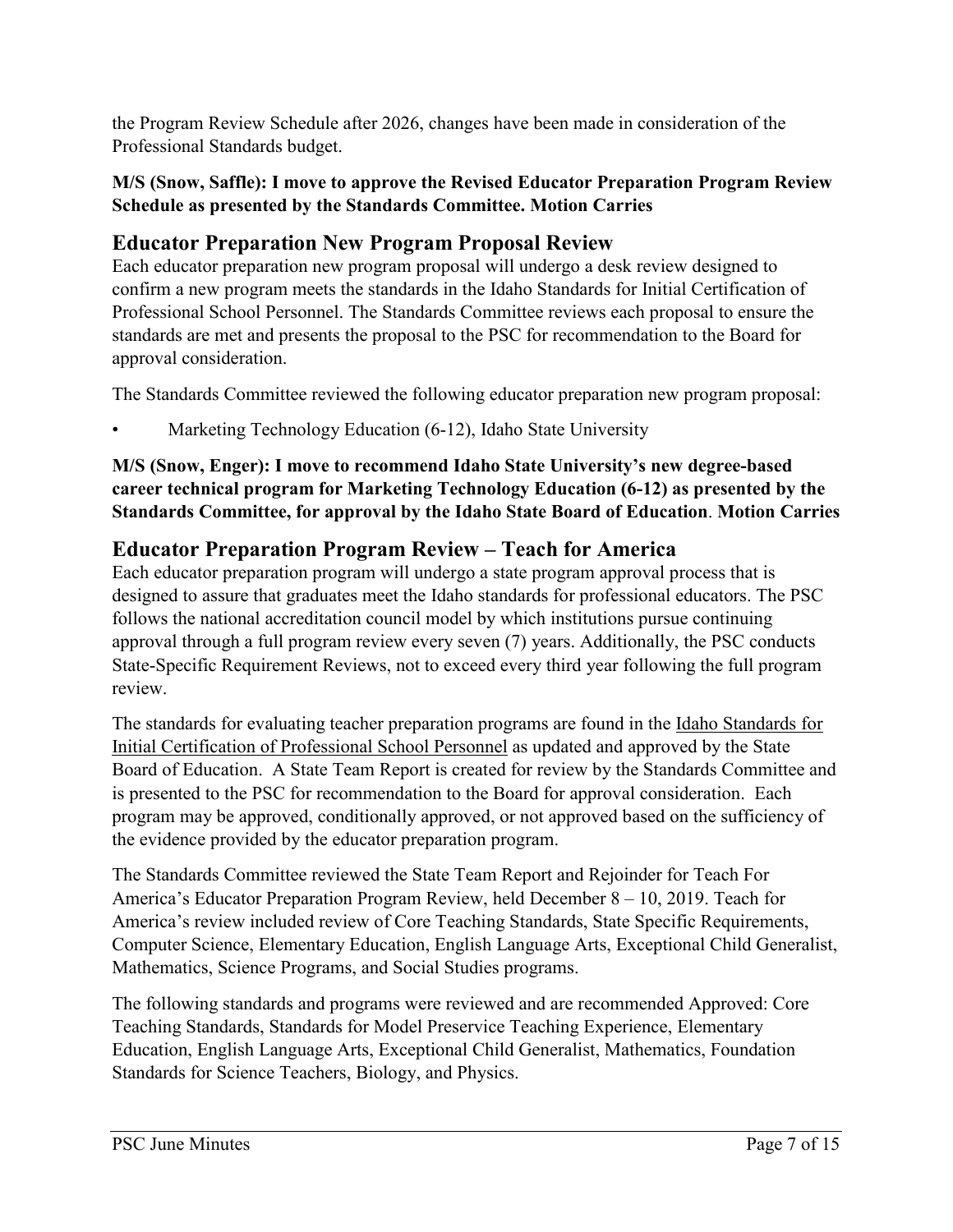The following standards and programs were reviewed and are recommended Conditionally Approved: Computer Science, Chemistry, Earth and Space Science, Foundation Standards for Social Studies, Economics, Geography, American Government/Political Science, and History.

Preservice Technology Standards are recommended Not Approved.

**M/S (Snow, Lewis): I move to recommend the State Team Report of Teach for America educator preparation programs and the Teach for America rejoinder as presented by the Standards Committee, for approval by the Idaho State Board of Education. Motion Carries**

#### **M/S (Snow, Allred): I move to accept the Standards Committee Report as presented. Motion Carries**

#### **Executive (Kathy Davis):**

The Executive Committee reviewed fourteen complaints of alleged educator ethical misconduct of which:

No probable cause was found in four (4) cases. Probable cause was found for ten (10) cases with the following recommended discipline:

- Two (2) Revocations
- Three  $(3)$  Suspensions
- Five (5) Letters of Reprimand
- One (1) case held for more information

One (1) application was reviewed resulting in a recommendation for reinstatement.

#### **M/S (Davis, McKinney): I move to approve the Executive Committee Working Plan, effective July 1, 2020, through June 30, 2021. Motion Carries**

#### **M/S (Davis, Copmann): I move to approve the Executive Committee Report as presented. Motion Carries**

Motions Made in Committee on June 11, 2020

**M/S (McKinney, Wallaert): In case number 21936, I move that the Executive Committee NOT find probable cause. Motion Carries**

**M/S (McKinney, Wallaert): In case number 21937, I move that the Executive Committee NOT find probable cause. Motion Carries** 

**M/S (McKinney, Wallaert): In case number 22001, I move that the Executive Committee find probable cause and recommend a stipulation that imposes the following discipline: Letter of Reprimand and an ethics course. Motion Carries** 

**M/S (McKinney, Wallaert): In case number 22002, I move that the Executive Committee NOT find probable cause. Motion Carries**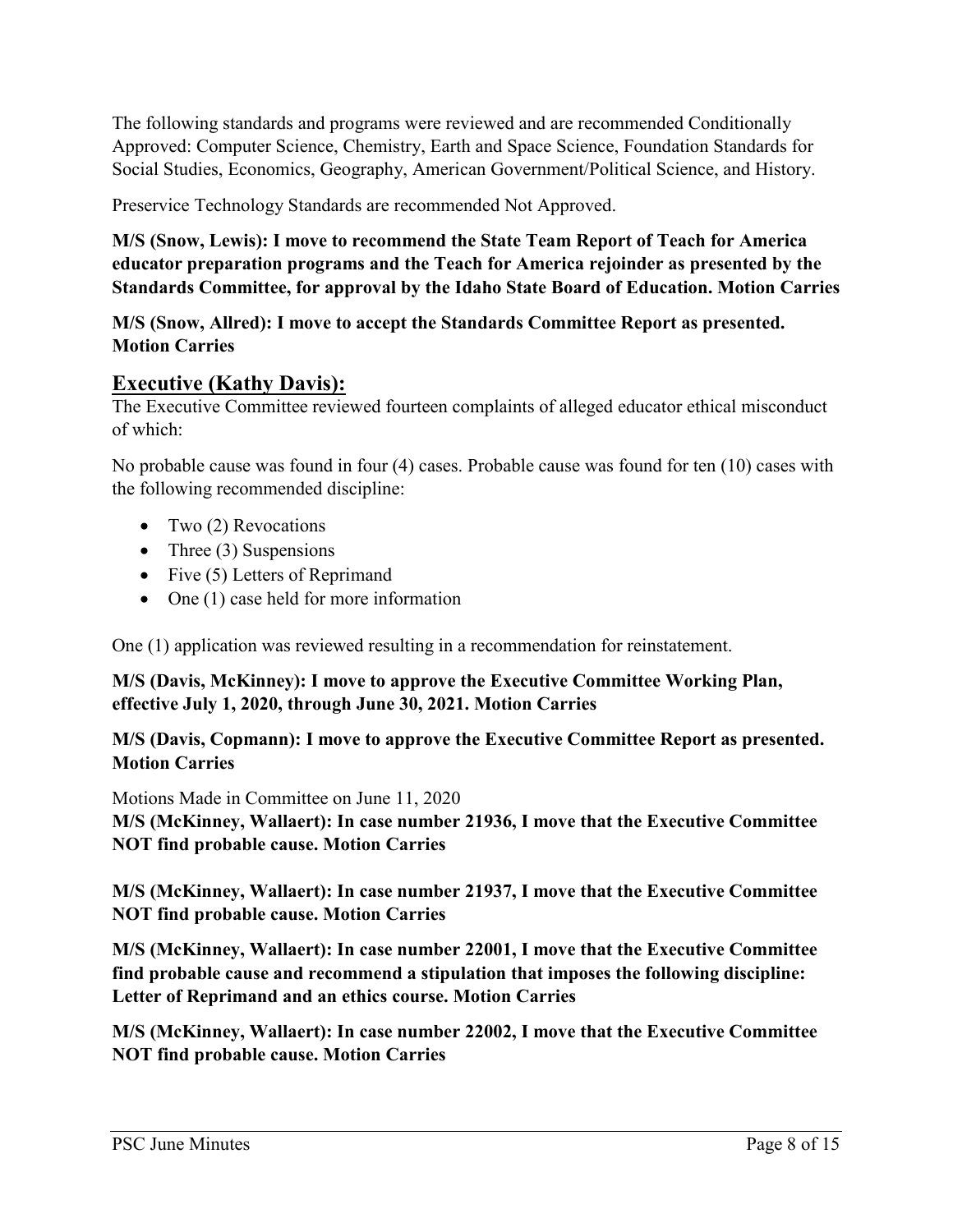**M/S (McKinney, Wallaert): In case number 22003, I move that the Executive Committee find probable cause and recommend a stipulation that imposes the following discipline: Revocation. Motion Carries** 

**M/S (McKinney, Wallaert) In case number 22004, I move that the Executive Committee find probable cause and recommend a stipulation that imposes the following discipline: Permanent Revocation. Motion Carries** 

**M/S (McKinney, Wallaert): In case number 22008, I move that the Executive Committee NOT find probable cause. Motion Carries**

**M/S (McKinney, Wallaert): In case number 22010, I move that the Executive Committee find probable cause and recommend a stipulation that imposes the following discipline: Letter of Reprimand. Motion Carries** 

**M/S (McKinney, Wallaert): In case number 22011, I move that the Executive Committee find probable cause and recommend a stipulation that imposes the following discipline: Letter of Reprimand. Motion Carries**

**M/S (McKinney, Wallaert): In case number 22012, I move that the Executive Committee find probable cause and recommend a stipulation that imposes the following discipline: fixed Suspension of one year. Motion Carries**

**M/S (McKinney, Wallaert): In case number 22013, I move that the Executive Committee find probable cause and recommend a stipulation that imposes the following discipline: fixed Suspension of one year. Motion Carries**

**M/S (McKinney, Wallaert): In case number 22015, I move that the Executive Committee find probable cause and hold this case over awaiting information/action. Motion Carries**

**M/S (McKinney, Wallaert): In case number 22016, I move that the Executive Committee find probable cause and recommend a stipulation that imposes the following discipline: Letter of Reprimand. Motion Carries**

**M/S (McKinney, Wallaert): In case number 22017, I move that the Executive Committee find probable cause and recommend a stipulation that imposes the following discipline: Letter of Reprimand.** 

**M/S (McKinney, Wallaert): In reference to the application the Chief Certification Officer requested the Executive Committee review, I move that the Executive Committee recommend reinstatement of the certificate. Motion Carries** 

## **Authorizations (Elisa Saffle):**

**M/S (Saffle, Gorton): I move to approve the Authorizations Committee Working Plan, effective July 1, 2020, through June 30, 2021. Motion Carries** 

The Authorizations Committee reviewed 5 applications with a total of 5 endorsements for the **2019-20** school year. All 5 applications were approved.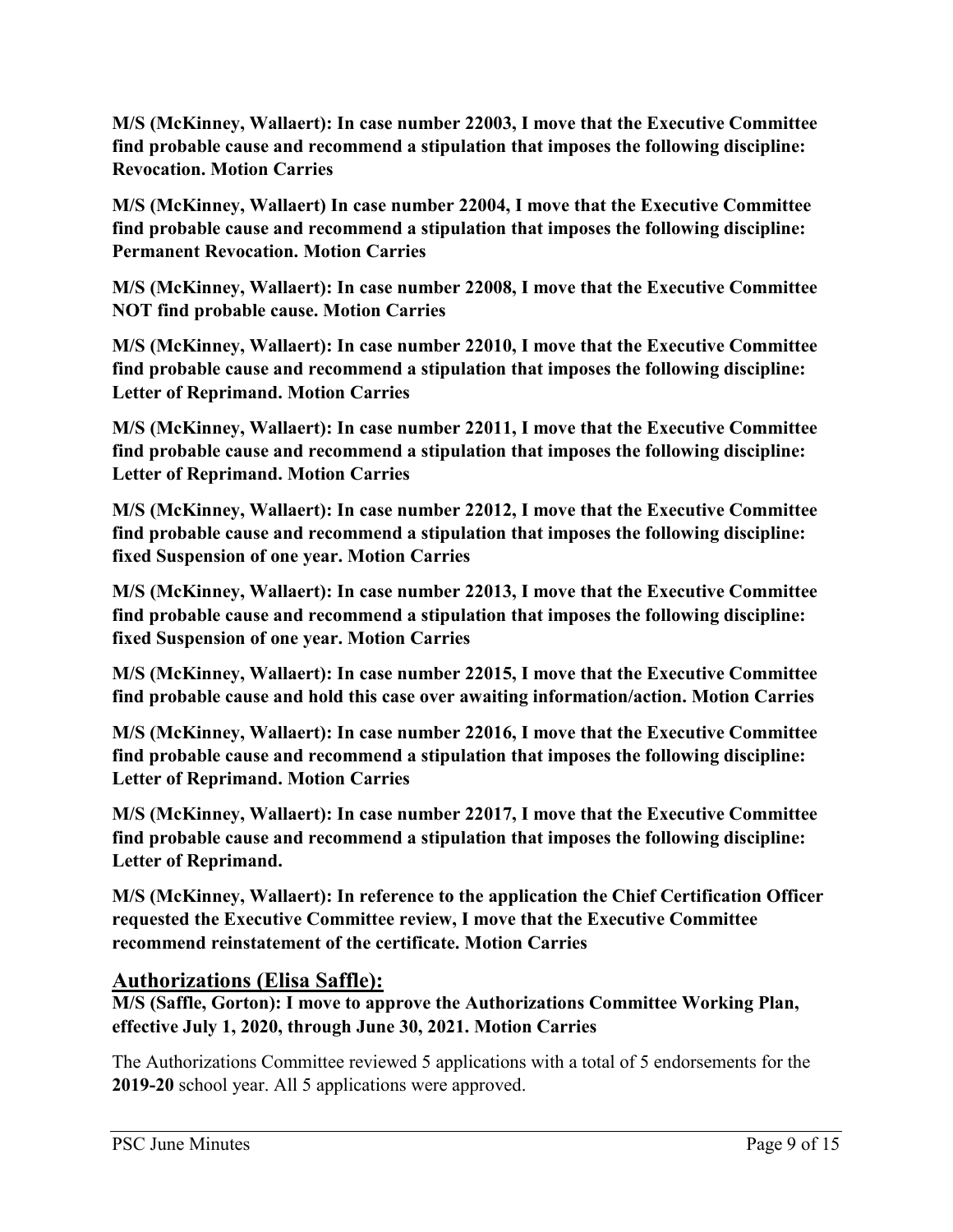The Authorizations Committee reviewed 21 applications with a total of 22 endorsements for the **2020-21** school year. Twenty (20) applications were approved. One (1) application was not approved.

In summary, 25 total applications were approved with 26 endorsements, and 1 application with 1 endorsement was not approved.

## **Authorizations for Content Specialist**

The Authorizations Committee reviewed 1 content specialist application with a total of 1 endorsement for the **2019-20** school year.

| Candidate<br><b>Last Name</b> | Candidate<br><b>First Name</b> | <b>District</b>                         | <b>Endorse Name Req</b> | <b>Determination</b> |
|-------------------------------|--------------------------------|-----------------------------------------|-------------------------|----------------------|
| Kaminski                      | Craig                          | <b>BLAINE COUNTY</b><br><b>DISTRICT</b> | History $(6-12)$        | Approved             |

The Authorizations Committee reviewed 8 content specialist applications with a total of 9 endorsements for the **2020-21** school year.

| Candidate        | Candidate         |                    | <b>Endorse Name Req</b>   | <b>Endorse</b>   |                      |
|------------------|-------------------|--------------------|---------------------------|------------------|----------------------|
| <b>Last Name</b> | <b>First Name</b> | <b>District</b>    | (1)                       | Name Req (2)     | <b>Determination</b> |
|                  |                   | <b>ONEIDA</b>      |                           |                  |                      |
|                  |                   | <b>COUNTY</b>      |                           |                  |                      |
| <b>Beaty</b>     | Erica             | <b>DISTRICT</b>    | All Subjects (K-8)        |                  | Approved             |
|                  |                   | <b>ONEIDA</b>      |                           |                  |                      |
|                  |                   | <b>COUNTY</b>      |                           |                  |                      |
| <b>Bowman</b>    | Megan             | <b>DISTRICT</b>    | All Subjects (K-8)        |                  | Approved             |
|                  |                   | <b>SNAKE RIVER</b> |                           |                  |                      |
| <b>Gibbs</b>     | <b>Summer</b>     | <b>DISTRICT</b>    | All Subjects (K-8)        |                  | Approved             |
|                  |                   | <b>ONEIDA</b>      |                           |                  |                      |
|                  |                   | <b>COUNTY</b>      |                           |                  |                      |
| Gonzalez         | Carly             | <b>DISTRICT</b>    | All Subjects (K-8)        |                  | Approved             |
|                  |                   | <b>ONEIDA</b>      |                           |                  |                      |
|                  |                   | <b>COUNTY</b>      | <b>Biological Science</b> |                  |                      |
| <b>Murray</b>    | <b>Rochelle</b>   | <b>DISTRICT</b>    | $(6-12)$                  |                  | Approved             |
|                  |                   | <b>ONEIDA</b>      |                           |                  |                      |
|                  |                   | <b>COUNTY</b>      |                           |                  |                      |
| <b>Robel</b>     | <b>Michelle</b>   | <b>DISTRICT</b>    | All Subjects (K-8)        |                  | Approved             |
|                  |                   | <b>ONEIDA</b>      | English as a Second       | World            |                      |
|                  |                   | <b>COUNTY</b>      | Language (ESL) (K-        | Language -       |                      |
| Rowberry         | <b>Sarah</b>      | <b>DISTRICT</b>    | 12)                       | Spanish $(6-12)$ | Approved             |
|                  |                   | <b>ONEIDA</b>      |                           |                  |                      |
|                  |                   | <b>COUNTY</b>      |                           |                  |                      |
| Santini          | Megan             | <b>DISTRICT</b>    | All Subjects (K-8)        |                  | Approved             |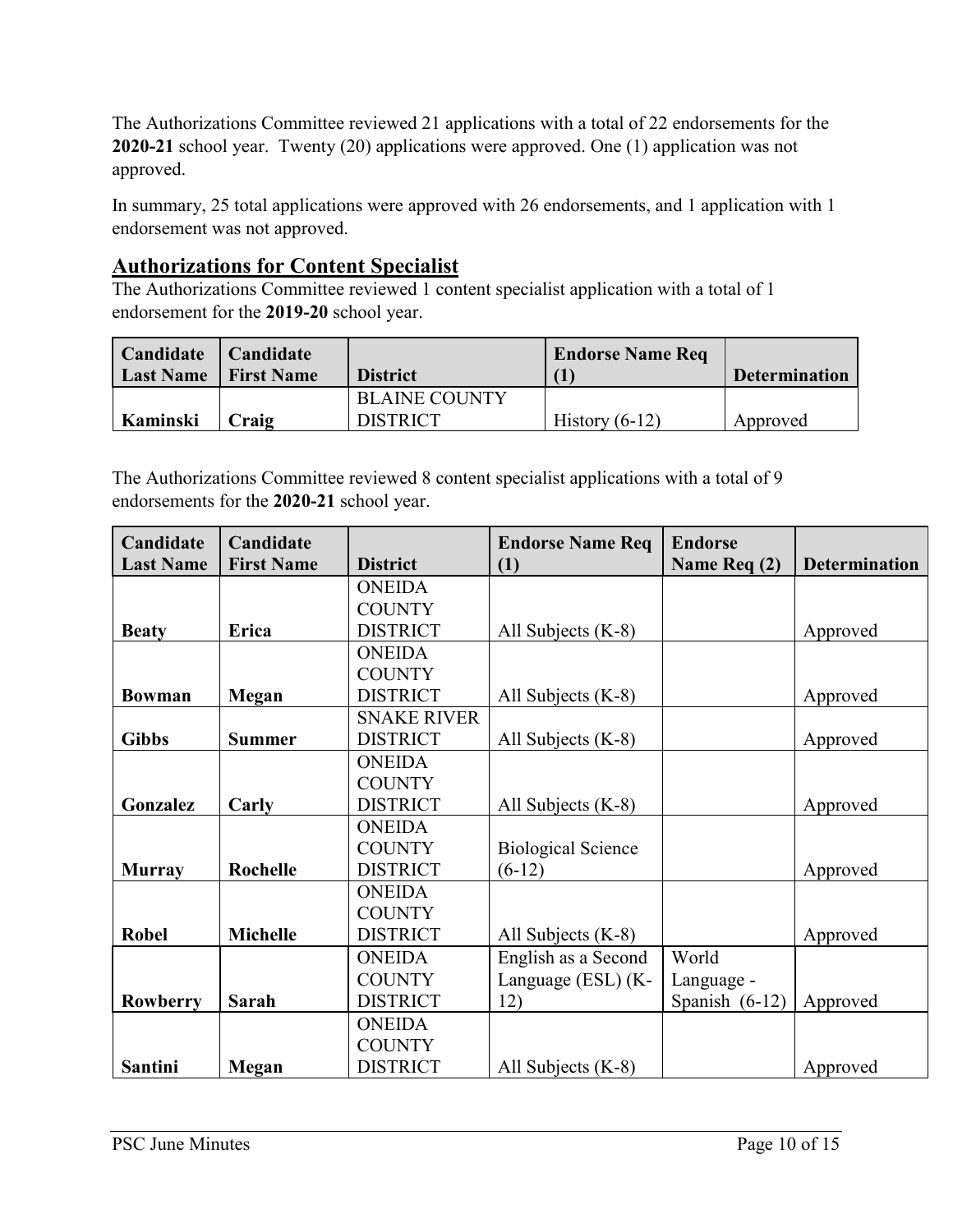In summary, 9 total content specialist applications were approved with 10 endorsements.

# **Authorizations for Teacher to New Certification/Endorsement**

The Authorizations Committee reviewed 3 teacher to new applications with a total of 3 endorsements for the **2019-20** school year. One was amended from a Mathematics – Basic (6-12) to a Mathematics – Middle level (5-9), as the Mathematics – Basic (6-12) is no longer an active endorsement in Idaho Code.

| Candidate<br><b>Last Name</b> | Candidate<br><b>First Name</b> | <b>District</b>    | <b>Teacher to New</b><br>Certificate or<br><b>Endorsement</b> | <b>Endorse</b><br>Name $\text{Re}q(1)$ | <b>Determination</b> |
|-------------------------------|--------------------------------|--------------------|---------------------------------------------------------------|----------------------------------------|----------------------|
|                               |                                | <b>CALDWELL</b>    |                                                               | Natural                                |                      |
| Chadaz                        | Tasha                          | <b>DISTRICT</b>    | Certificate                                                   | Science $(6-12)$                       | Approved             |
|                               |                                | <b>SODA</b>        |                                                               |                                        |                      |
|                               |                                | <b>SPRINGS</b>     |                                                               |                                        |                      |
|                               |                                | <b>JOINT</b>       |                                                               | Mathematics -                          |                      |
| Cook                          | Cassidy                        | <b>DISTRICT</b>    | Certificate                                                   | Basic $(6-12)$                         | Approved             |
|                               |                                |                    |                                                               | Exceptional                            |                      |
|                               |                                | <b>THE VILLAGE</b> |                                                               | Child                                  |                      |
|                               |                                | <b>CHARTER</b>     |                                                               | Generalist (K-                         |                      |
| King                          | <b>Heather</b>                 | SCHOOL, INC.       | Certificate                                                   | 12)                                    | Approved             |

The Authorizations Committee reviewed 11 teacher to new applications with a total of 11 endorsements for the **2020-21** school year. One (1) application with 1 endorsement was not approved, 10 applications were approved.

|                  |                   |                 | <b>Teacher to</b>  |                     |                      |
|------------------|-------------------|-----------------|--------------------|---------------------|----------------------|
|                  |                   |                 | <b>New</b>         |                     |                      |
| Candidate        | Candidate         |                 | Certificate or     | <b>Endorse Name</b> |                      |
| <b>Last Name</b> | <b>First Name</b> | <b>District</b> | <b>Endorsement</b> | $\text{Req}(1)$     | <b>Determination</b> |
|                  |                   | <b>IDAHO</b>    |                    |                     |                      |
|                  |                   | <b>VIRTUAL</b>  |                    | Exceptional         |                      |
|                  |                   | ACADEMY,        |                    | Child Generalist    |                      |
| <b>Combes</b>    | <b>Taryn</b>      | INC.            | Endorsement        | $(K-12)$            | Approved             |
|                  |                   | <b>KELLOGG</b>  |                    |                     |                      |
|                  |                   | <b>JOINT</b>    |                    | Natural Science     |                      |
| Edlund           | Emily             | <b>DISTRICT</b> | Endorsement        | $(6-12)$            | Approved             |
|                  |                   | <b>MINIDOKA</b> |                    |                     |                      |
|                  |                   | <b>COUNTY</b>   |                    |                     |                      |
|                  |                   | <b>JOINT</b>    |                    | Teacher             |                      |
| Heath            | Megann            | <b>DISTRICT</b> | Endorsement        | Librarian $(K-12)$  | Approved             |
|                  |                   | <b>FIRTH</b>    |                    | Superintendent      |                      |
| <b>Morris</b>    | <b>Basil</b>      | <b>DISTRICT</b> | Endorsement        | $(Pre-K-12)$        | Approved             |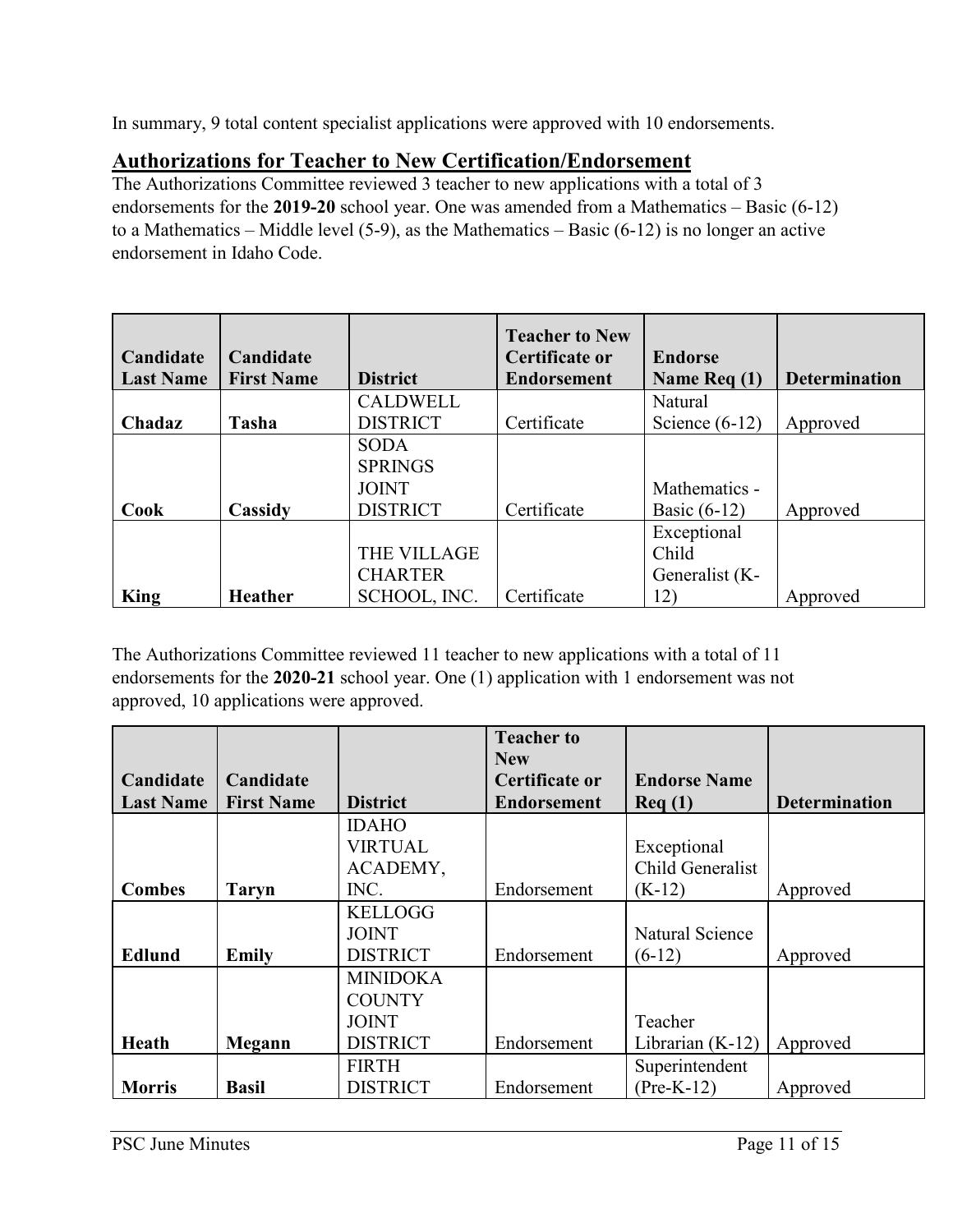|                  |                   |                    | <b>Teacher to</b>  |                       |                      |
|------------------|-------------------|--------------------|--------------------|-----------------------|----------------------|
|                  |                   |                    | <b>New</b>         |                       |                      |
| Candidate        | Candidate         |                    | Certificate or     | <b>Endorse Name</b>   |                      |
| <b>Last Name</b> | <b>First Name</b> | <b>District</b>    | <b>Endorsement</b> | $\text{Req}(1)$       | <b>Determination</b> |
|                  |                   | <b>ONEIDA</b>      |                    |                       |                      |
|                  |                   | <b>COUNTY</b>      |                    | School Principal      |                      |
| Price            | Megan             | <b>DISTRICT</b>    | Certificate        | $(Pre-K-12)$          | Approved             |
|                  |                   | <b>IDAHO FALLS</b> |                    | Gifted and            |                      |
| Saechao          | Greer             | <b>DISTRICT</b>    | Endorsement        | Talented (K-12)       | Approved             |
|                  |                   | MCCALL-            |                    |                       |                      |
|                  |                   | <b>DONNELLY</b>    |                    |                       |                      |
|                  |                   | <b>JOINT</b>       |                    |                       |                      |
|                  |                   | <b>SCHOOL</b>      |                    | Teacher               |                      |
| <b>Sorensen</b>  | <b>Stephanie</b>  | <b>DISTRICT</b>    | Endorsement        | Librarian $(K-12)$    | Approved             |
|                  |                   | MCCALL-            |                    |                       |                      |
|                  |                   | <b>DONNELLY</b>    |                    |                       |                      |
|                  |                   | <b>JOINT</b>       |                    |                       |                      |
|                  |                   | <b>SCHOOL</b>      |                    | <b>Social Studies</b> |                      |
| Sorensen         | <b>Bradford</b>   | <b>DISTRICT</b>    | Endorsement        | $(6-12)$              | Approved             |
|                  |                   | MCCALL-            |                    |                       |                      |
|                  |                   | <b>DONNELLY</b>    |                    |                       |                      |
|                  |                   | <b>JOINT</b>       |                    | Exceptional           |                      |
|                  |                   | <b>SCHOOL</b>      |                    | Child Generalist      |                      |
| <b>Stone</b>     | Jennifer          | <b>DISTRICT</b>    | Endorsement        | $(K-12)$              | Approved             |
|                  |                   | <b>IDAHO FALLS</b> |                    | School                |                      |
| <b>Troyer</b>    | <b>Richard</b>    | <b>DISTRICT</b>    | Certificate        | Psychologist          | Not Approved         |
|                  |                   |                    |                    | School                |                      |
|                  |                   | <b>MADISON</b>     |                    | Counselor (K-         |                      |
| Willard          | <b>Aurielle</b>   | <b>DISTRICT</b>    | Certificate        | 12)                   | Approved             |

In summary, 13 teacher to new applications were approved with 13 endorsements. One (1) teacher to new application with 1 endorsement was not approved.

# **Authorizations for Pupil Service Staff**

The Authorizations Committee reviewed no pupil service staff applications for the **2019-20** or the **2020-21** school year.

# **Authorizations for Career Technical Education - Content Specialist**

The Authorizations Committee reviewed no Career Technical Education content specialist applications for the **2019-20** school year.

The Authorizations Committee reviewed 1 Career Technical Education content specialist application with 1 endorsement for the **2020-21** school year.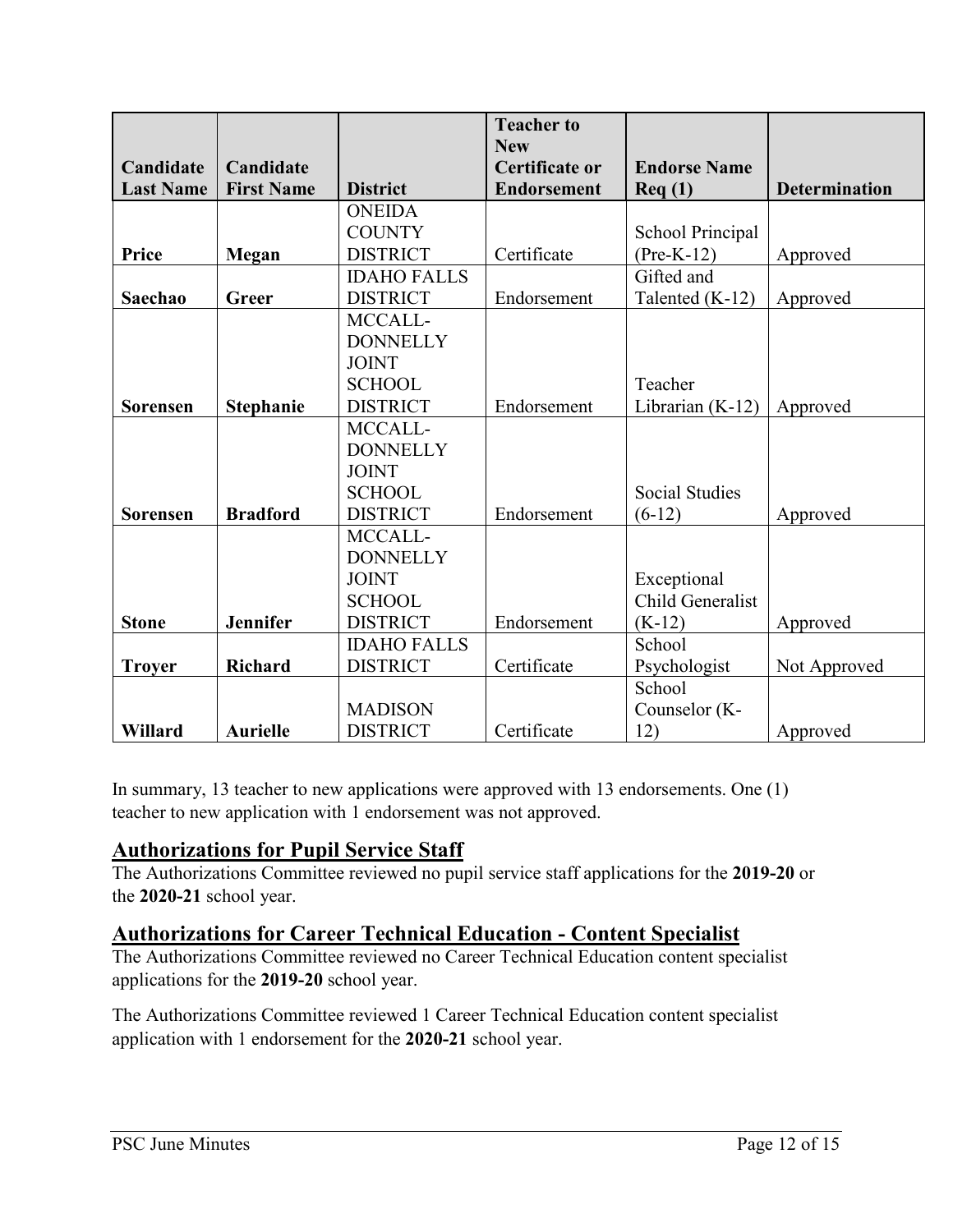| Candidate<br><b>Last Name</b> | <b>Candidate</b><br><b>First Name</b> | <b>District</b> | <b>Endorse Name Req (1)</b> | <b>Determination</b> |
|-------------------------------|---------------------------------------|-----------------|-----------------------------|----------------------|
|                               |                                       |                 | CTE OS -                    |                      |
|                               |                                       | <b>WALLACE</b>  | Graphic/Printing            |                      |
| Cotter                        | <b>Brvn</b>                           | <b>DISTRICT</b> | Communication (6-12)        | Approved             |

# **Authorizations for Career Technical Education - Teacher to New Certification/Endorsement**

The Authorizations Committee reviewed no Career Technical Education teacher to new applications **2019-20** school year.

The Authorizations Committee reviewed 1 Career Technical Education teacher to new application with a total of 1 endorsement for the **2020-21** school year.

| Candidate        | Candidate         |                 | <b>Teacher to</b><br><b>New</b><br>Certificate or | <b>Endorse</b><br><b>Name Req</b> |                      |
|------------------|-------------------|-----------------|---------------------------------------------------|-----------------------------------|----------------------|
| <b>Last Name</b> | <b>First Name</b> | <b>District</b> | <b>Endorsement</b>                                |                                   | <b>Determination</b> |
|                  |                   | <b>JOINT</b>    |                                                   |                                   |                      |
|                  |                   | <b>SCHOOL</b>   |                                                   | $CTE -$                           |                      |
|                  |                   | <b>DISTRICT</b> |                                                   | Engineering                       |                      |
| <b>Babiracki</b> | Daniel            | NO.2            | Certificate                                       | $(6-12)$                          | Approved             |

#### **M/S (Saffle, Lewis): I move to approve the alternate authorizations as shared. Motion Carries**

# **Emergency Provisional Certificate**

The Authorizations Committee reviewed 1 emergency provisional certificate application with 1 endorsement and recommended approval to the State Board of Education of 1 application with a total of 1 endorsement for the **2019-20** school year. This recommendation will carry to the next available State Board of Education meeting. Note: Provisionals are only an option after January 1 for candidates that are hired after January 1.

| Candidate<br><b>Last Name</b> | Candidate<br><b>First Name</b> | <b>District</b> | Certificate<br><b>Requested</b> | <b>Endorse Name</b><br>$\text{Re}q(1)$ | <b>Determination</b> |
|-------------------------------|--------------------------------|-----------------|---------------------------------|----------------------------------------|----------------------|
|                               |                                | <b>TETON</b>    |                                 | World Language                         |                      |
|                               |                                | <b>COUNTY</b>   | Standard                        | - Spanish (K-                          | Recommended to the   |
| Lowenthal                     | <b>Harry</b>                   | <b>DISTRICT</b> | Instructional                   | 12)                                    | <b>SBOE</b>          |

The Authorizations Committee reviewed no emergency provisional certificate applications for the **2020-21** school year.

**M/S (Saffle, Pyron): I move to approve the recommendations to the State Board of Education for emergency provisional certificates as shared. Motion Carries**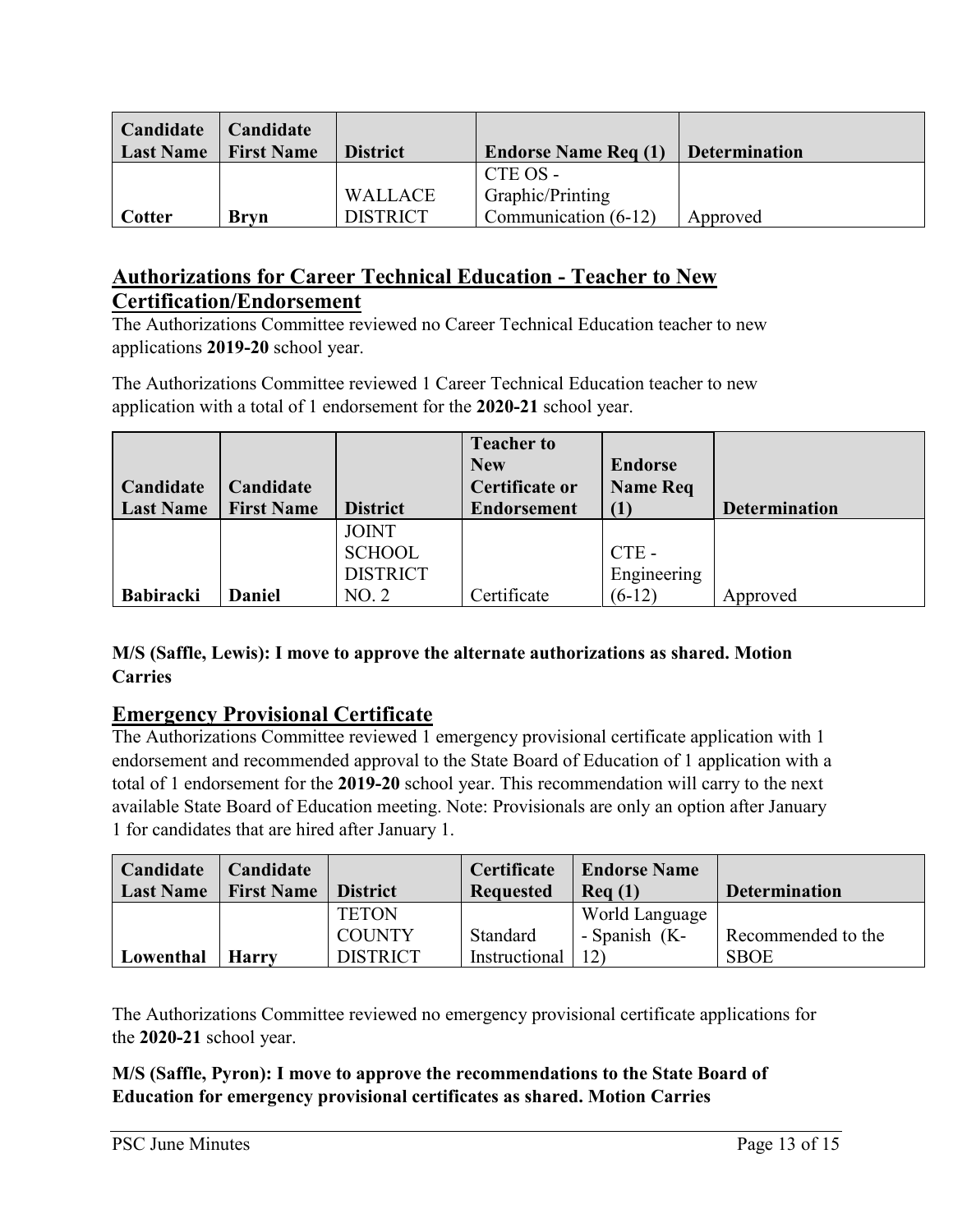The Authorizations Committee updated the alternative authorizations applications to make them more clear and easier for districts to fill out. This makes sure the applications apply any changes that have been made to any requirements. The committee asked the PSC staff to make changes to applications as needed with updates to clarify to districts.

The Authorizations Committee tasked the PSC staff to create a district or candidate form to be submitted with the alternate authorization verifying candidates completed all the mentor requirements. This form would parallel the institutional recommendation for traditional candidates.

The committee reviewed the mentor program requirement for Option IV and non-traditional candidates and recommended the PSC staff create a District/Mentor Recommendation form.

#### **M/S (Saffle, Enger): I move to approve the Authorizations report as shared. Motion Carries**

## **Leadership Team (Kathy Davis):**

**M/S (Davis, Saffle): I move to accept the leadership team working plan effective July 1, 2020, to June 30, 2021. Motion Carries**

**M/S (Davis, Mckinney): I move that we accept the report from the leadership team. Motion Carries** 

#### **Committee Member Assignment Survey**

PSC staff reminded commission members to fill out the Committee Member Assignment Survey to communicate any committee preferences for next year.

## **Leaving Professional Standards Commission Member Recognition**

Distinguished service awards were mailed to leaving members. PSC staff and members took this time to recognize all commission members that will be leaving this year.

- Clara Allred 2012-2020
- Marjean Lewis 2016-2020
- Char McKinney 2014-2020
- Jennifer Snow 2017-2020
- Mary Flores 2019-2020

## **Incoming Professional Standards Commission Members**

Helen Henderson announced the incoming commission members appointed for three-year terms.

- Ramona Lee, representing special education administrators, will fill Clara Allred's position.
- Paula Kellerer, representing superintendents will fill Marjean Lewis's position.
- Charmaine VanBuskirk, representing certificated classroom teachers, will fill Char McKinney's position.